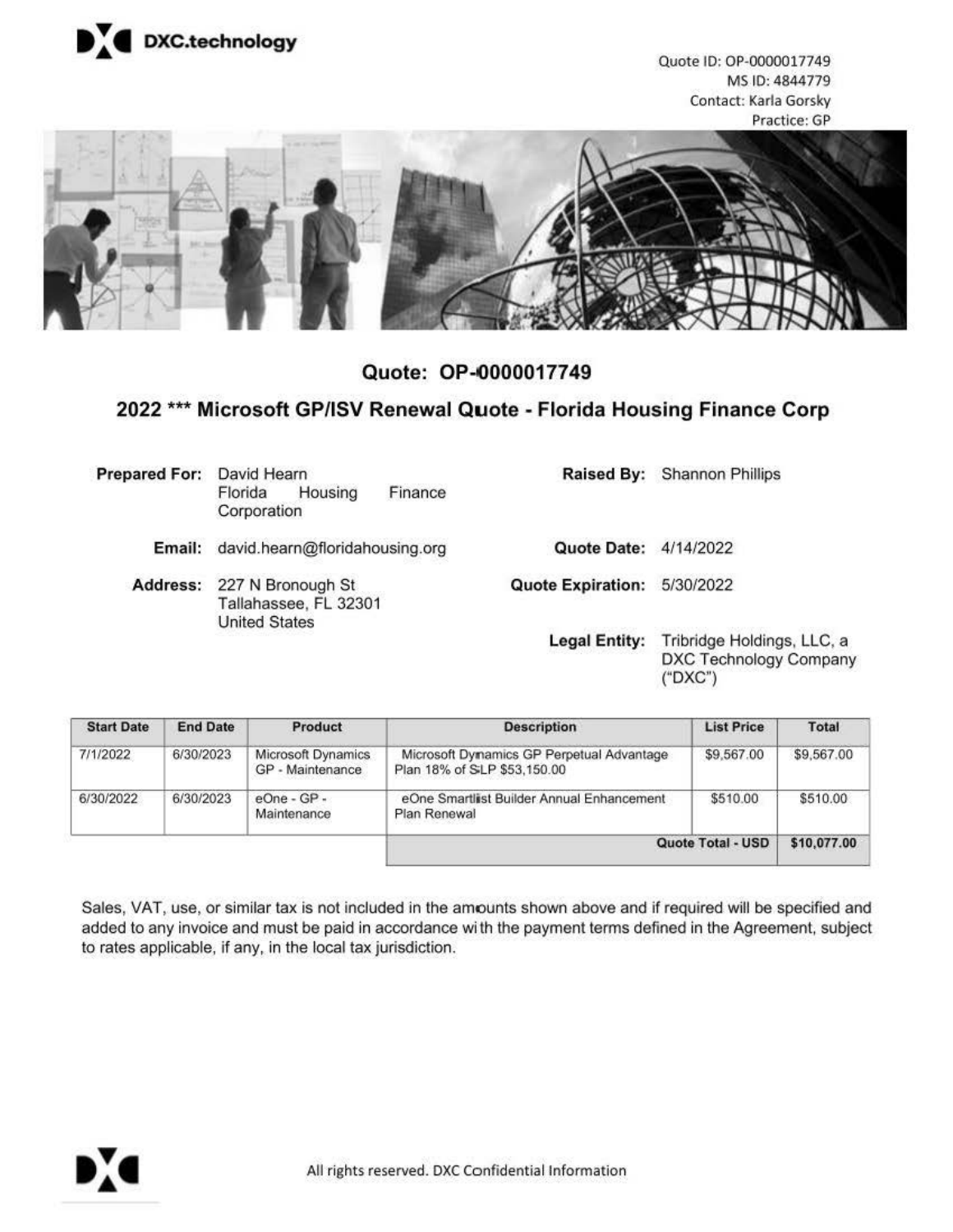

Quote ID: OP-0000017749 MS ID: 4844779 Contact: Karla Gorsky Practice: GP

### **CUSTOMER AGREEMENT**

Florida Housing Finance Corporation agrees to the payment terms and conditions outlined in this Quote, which will constitute a valid purchase order. Upon receipt of this Quote signed by Florida Housing Finance Corporation, DXC will begin work here under as and when agreed.

Florida Housing Finance Corporation acknowledges and agrees that this Quote is entered into under a Master Services Agreement between Florida Housing Finance Corporation and DXC ("Agreement") and is subject to all the terms and conditions there in. If no current Agreement exists between Florida Housing Finance Corporation and DXC, Florida Housing Finance Corporation acknowledges and agrees that this Quote is subject to DXC Standard Terms and Conditions.

| <b>Florida Housing Finance Corporation</b> |              |                            | Tribridge Holdings. |                           |
|--------------------------------------------|--------------|----------------------------|---------------------|---------------------------|
| Signature:                                 |              |                            | Signature:          | Priya Ve<br>$-AA753F8E78$ |
| Printed Name:                              |              | Hugh R. Brown              | Printed Name:       | Priya Verma               |
| Date:                                      | $5 - 3 - 22$ | PO Number<br>(if Required) | Date:               | 5/5/3                     |

| Tribridge Holdings. L.LC |                                 |  |
|--------------------------|---------------------------------|--|
| Signature:               | Priya Verma<br>-A4753F8E7800477 |  |
| Printed Name:            | Priya Verma                     |  |
| Date:                    | 5/5/2022                        |  |

## **NOTES AND ASSUMPTIONS**